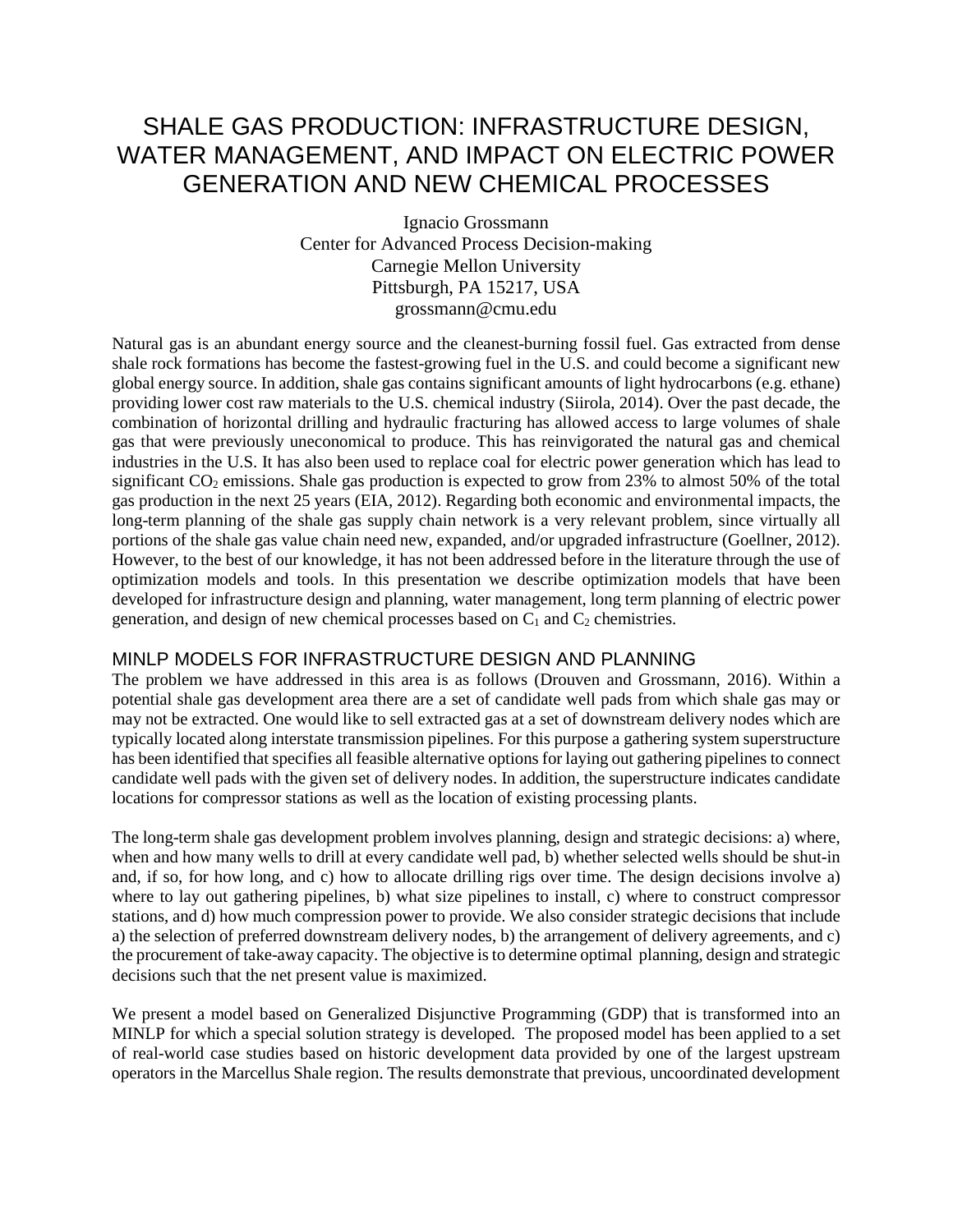strategies led to over-sized gathering systems that were heavily under-utilized at times. Moreover, the case studies allow to quantify the economic value of advanced, computational tools in this domain.

#### Long- and Short-Term Optimization Model for Shale Gas Water Management

Since water use is associated with each step of the drilling and production process, it is an important aspect in shale gas development. The challenge with water management is that a large volume of it is required in a short-period of time. Water sources can be described as interruptible and non-interruptible sources. Whereas withdrawal from a non-interruptible source remains constant, withdrawal from an interruptible source can be affected by seasonal variation in water availability. As a result, even in water-rich regions, water use can be under strain due to the high demand. To this end, impoundments can be installed close to the water sources in order to serve as buffer tanks to store water when there is high freshwater supply in the sources. In order to avoid hauling freshwater to shale gas wellpads through trucks, overland or buried pipeline could be installed to transport freshwater from water sources to the wellpads. While permanent pipeline can be buried underground when the operators set up gas pipelines, overland pipelines are temporary and can be rented. Flowback water can be reused at the next frac through adequate treatment and blending with freshwater. Thus, based on the flowback water composition, different treatment techniques can be adopted.

We describe a mixed-integer linear programming (MILP) models (Yang et al., 2004) for optimizing daily and long-term decisions in water use through a discrete-time representation of the State-Task Network. In order to include capital investment decisions we develop a model that minimizes the overall cost including capital cost of impoundment, piping, and treatment facility, and operating cost including freshwater, pumping, and treatment. Given are the potential freshwater source location and withdrawal data, potential impoundment location, wellpad storage, location, and total number of stages, treatment unit capability and location, and the number of frac crews available. The goal is to determine the location and capacity of impoundment, the type of piping, treatment facility locations and removal capability, as well as the frac schedule, and the water sources to obtain freshwater. In addition, we examine the impact truck hauling restriction has on the overall cost and frac schedule. The problem is optimized over a long planning horizon. A real-world case study in the Utica Shale was optimized to illustrate the application of the proposed formulation.

### OPTIMAL PLANNING OF ELECTRIC POWER INFRASTRUCTURES

We describe an optimization modeling framework to evaluate the changes in generation and transmission infrastructure required to meet the projected demand for electricity over the next few decades while taking into account detailed operational constraints (e.g. unit commitment) and the variability and intermittency of renewable generation sources (Lara et al, 2017). The modeling framework, which is based on mixedinteger linear programming (MILP), takes the viewpoint of a central planning entity whose goal is to identify the source (nuclear, coal, natural gas, wind and solar), type, location and capacity of future power generation technologies and transmission infrastructure that can meet the projected electricity demand while minimizing the amortized capital investment of all new generating units and transmission lines, the operating and maintenance costs of both new and existing units, and suitable environmental costs (e.g. carbon tax). In order to optimize large instances, we propose a decomposition algorithm based on Nested Benders Decomposition for mixed-integer problems.

The proposed formulation is applied to a case study in the region managed by the Electric Reliability Council of Texas (ERCOT) for a 30 year planning horizon, resulting in a large-scale MILP model with more than 100,000 discrete variables and constraints. Through a combination of judicious model formulation strategies such as time sampling and generator clustering as well as the use of specialized decomposition strategies, this work demonstrates that these large-scale MILP problems can be solved in a reasonable amount of time. The results for hourly and sub-hourly level of information are compared and, in both cases, it shows that the future growth will be met by a portfolio of different generation technologies.